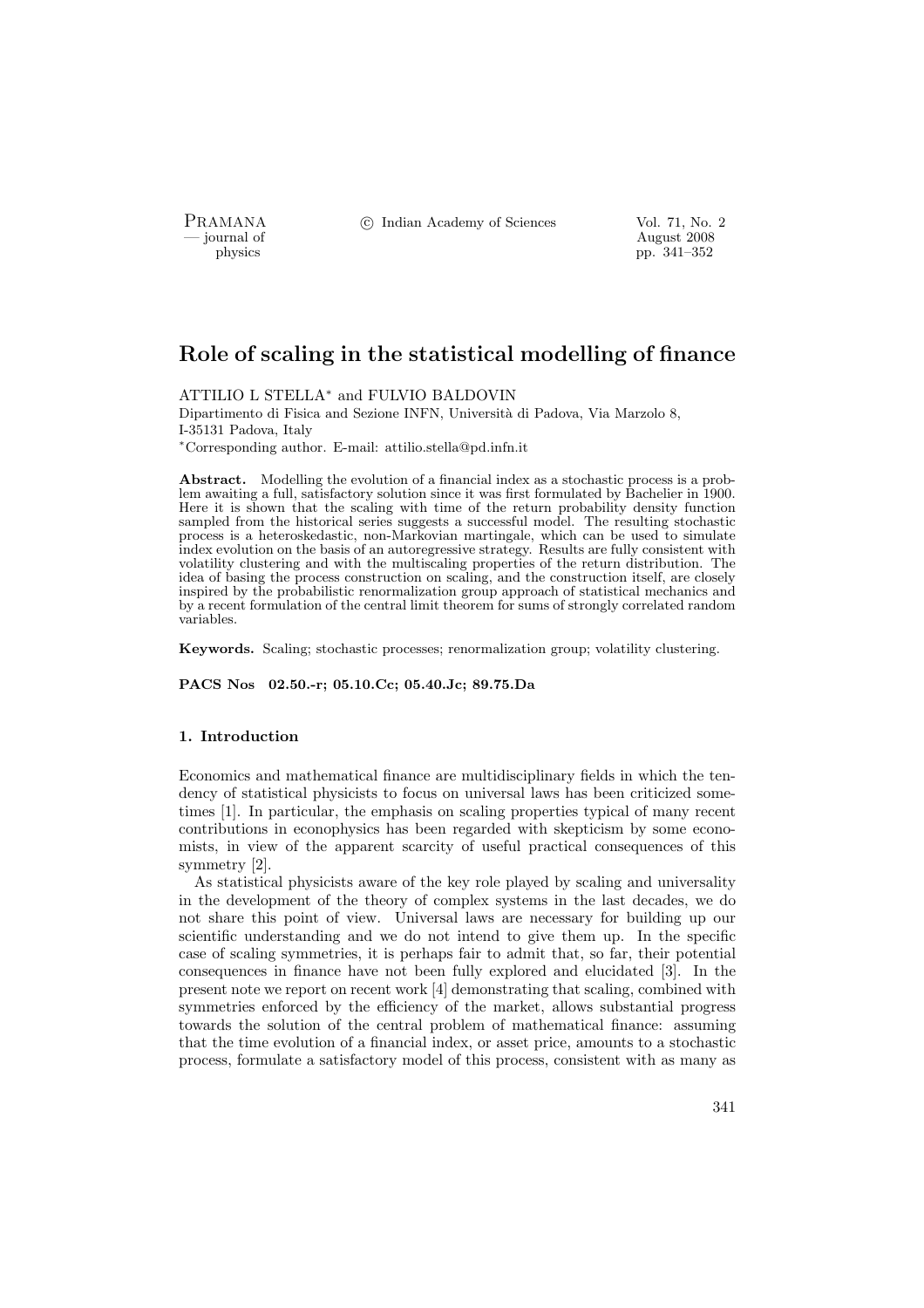possible stylized facts established by the statistical analysis of the historical series [5–9]. This problem awaits a full, satisfactory solution since it was first formulated by Bachelier [10].

The approach sketched below points out far-reaching consequences of the scaling in time obeyed by the return probability density function sampled from the historical series of an index. These consequences add further strong constraints to those already implied by market efficiency, and suggest very plausible probabilistic rules for the process of index evolution. Our goal here is reached through ideas which are partly inspired by the probabilistic formulation of the renormalization group (RG) in statistical mechanics [11,12], and by a recent extension of the central limit theorem to sums of strongly correlated variables obeying anomalous scaling [13]. To our knowledge, renormalization group ideas do not seem to have been applied in mathematical finance so far.

This report is organized as follows. In §2 we recall the basic facts emerging from the statistical analysis of the historical series, taking as example the Dow– Jones industrial (DJI) index. In parallel we also present the core of our derivations and stress their links with renormalization group ideas. In §3 we briefly describe our stochastic model for index evolution, while in §4 we review the results of the simulation of the DJI index. Section 5 is devoted to concluding remarks.

#### 2. Stylized facts and consequences of scaling

Let us indicate the value of an index by  $S(t)$  at time t. For our purposes here, we can assume that t is measured in days and  $S(t)$  represents the daily closure value. A quantity of interest [5–7] is the logarithmic return  $r_{t,T} = \ln S(t+T) - \ln S(t)$ in the interval  $[t, t + T]$ . The values of  $\ln S$  used to compute  $r_{t,T}$  are assumed to be detrended,  $\ln S(t) \rightarrow \ln S(t) - \rho t$ , where  $\rho$  is the average linear growth over the whole time series. A probability density function (PDF) for this return can be sampled from sufficiently long historical time series. The resulting PDF,  $p_T(r)$ , does depend only on T. Indeed, being sampled with a sliding interval method,  $p_T$  conveys only a stationarized information on return occurrences. For T's in the range from one day to few months,  $p_T$  satisfies approximately simple-scaling:  $p_T(r) = (1/T^D)g(r/T^D)$ , where the exponent D turns out be very close to  $1/2$ for the indexes of well-developed markets  $[14]$ . The scaling function g, however, is not Gaussian, and shows power law, Pareto tails at large  $|r|$  [5]. The scaling of  $p<sub>T</sub>$  in the case of the DJI index is illustrated by the collapse plot in figure 1. The non-Gaussian form of g indicates that successive returns in the sampling must have strong correlations on the time range where scaling holds. Before mentioning other stylized facts, it is worth concentrating on the scaling of  $p<sub>T</sub>$ , which plays a central role in our approach.

In the modern theory of critical phenomena [12], one can consider a finite block of  $N$  interacting spins and try to identify the critical conditions under which doubling the block size  $(N \to 2N)$  signals the presence of scale invariance in the system. In a phenomenological [15] version of the probabilistic RG approach [11], this system doubling can be more simply implemented for hierarchical models in which the Hamiltonian depends only on the total sum,  $M$ , of the spins. Here the spins, and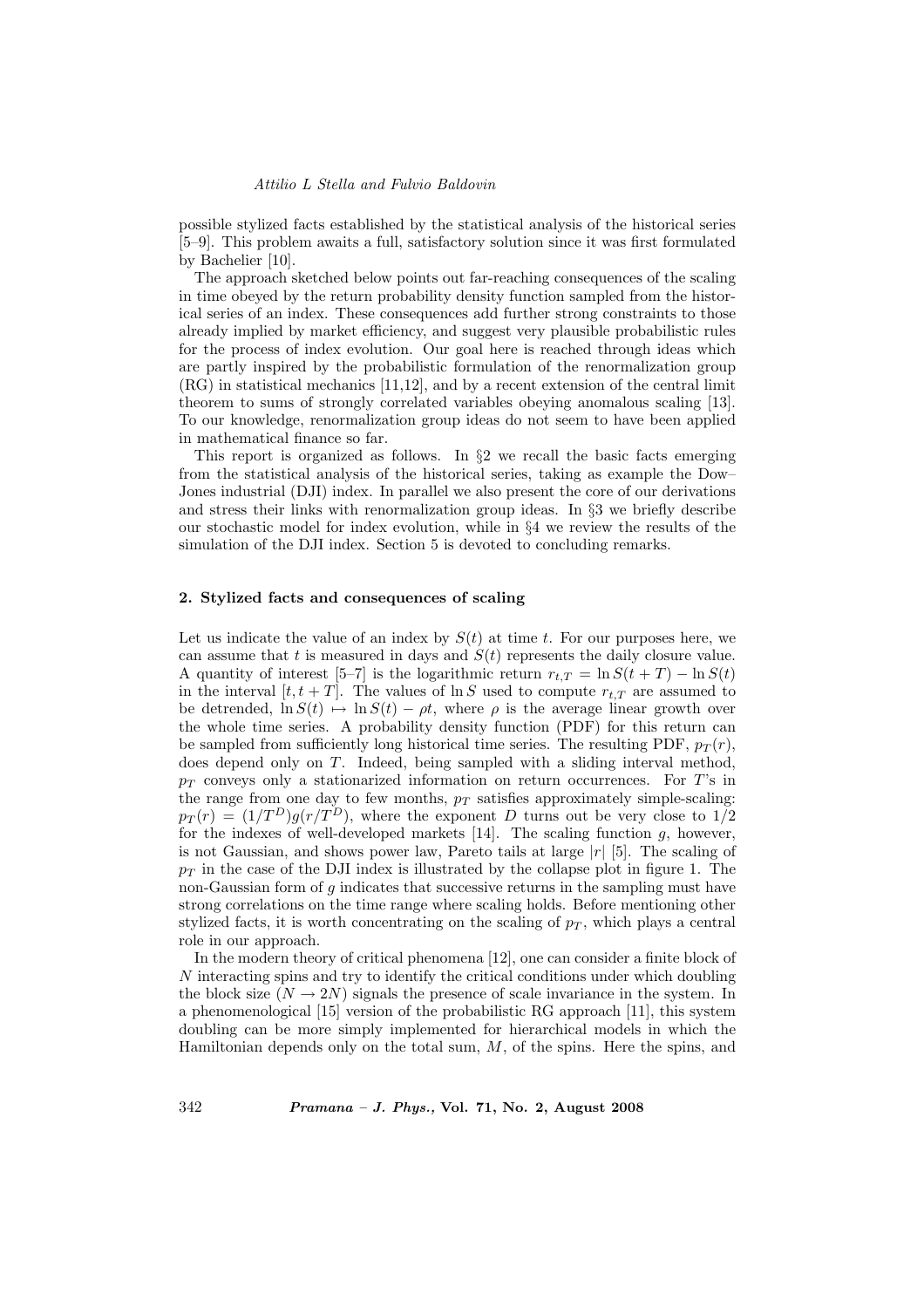Role of scaling in the statistical modelling of finance



Figure 1. Scaling collapse of the histograms of return PDF's of the DJI. Data are sampled over about 26,000 daily closures from 1900 to 2005. The dotted curve is a Gaussian, while the continuous one is the best fit [18] used here to implement our stochastic model.

thus M, are assumed to take values in R. The PDF of M in a system of N spins is then indicated by  $q_N(M)$  and the RG transformation yields  $q_{2N}(M)$  as a functional of  $q_N(M)$ , once a suitable interaction between blocks is assumed:

$$
q_{2N}(M) = \frac{\int dM_1 dM_2 e^{H_I(M_1, M_2)} q_N(M_1) q_N(M_2) \delta(M - M_1 - M_2)}{\int dM_1 dM_2 e^{H_I(M_1, M_2)} q_N(M_1) q_N(M_2)}.
$$
 (1)

In eq. (1),  $H_I(M_1, M_2)$  is the reduced (divided by  $-k_BT$ ) coupling between the magnetizations of the two blocks. The factor multiplying the delta function in the integrand is just the Boltzmann–Gibbs expression of the joint PDF for the magnetizations  $M_1$  and  $M_2$  of the two blocks. Fixed-point critical scaling prevails when the interactions are chosen in such a way that eq. (1) is satisfied by a  $q_N$  assuming a simple-scaling form  $q_{2N}(M) = (1/2^D)q_N(M/2^D)$ , where D is now related to the critical exponents of the model.

We can envisage a sort of reverse RG strategy in finance. In analogy with the magnetic case, the scaling of  $p_T(r)$  can be regarded as a fixed-point scaling for a 'block' of T daily returns. So, we can ask what kind of 'coupling' must exist between the returns of two successive blocks of duration  $T$ , in such a way that, as we know,  $p_{2T}(r)$  satisfies simple-scaling, i.e.  $p_{2T}(r) = (1/2^D)p_T(r/2^D)$ . Since there is no Hamiltonian now, the statistical information on this coupling is embodied in the unknown joint PDF of the returns  $r_1$  and  $r_2$  in the successive intervals,  $p_{2T}^{(2)}$  $\binom{2}{2} (r_1, r_2).$ Indeed, since the returns  $r_1$  and  $r_2$  sum up to the return in the interval of duration 2T, this joint PDF satisfies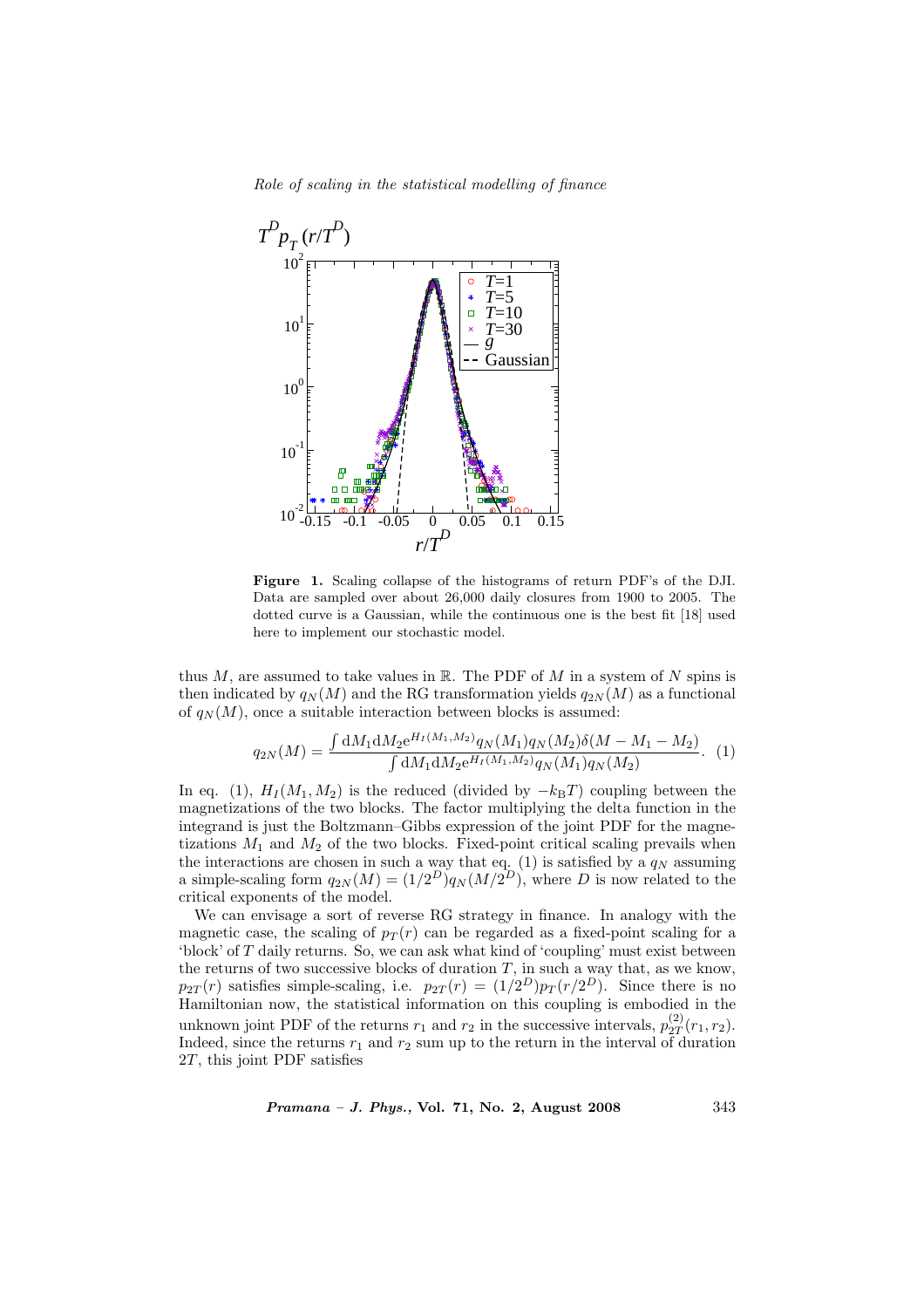$$
p_{2T}(r) = \int dr_1 dr_2 p_{2T}^{(2)}(r_1, r_2) \delta(r - r_1 - r_2).
$$
 (2)

One realizes that  $r_1$  and  $r_2$  in eq. (2) play a role analogous to that of  $M_1$  and  $M_2$ in eq. (1). Since  $p_{2T}^{(2)}$  $\frac{1}{2T}$  is not known, one can imagine to determine this function in terms of  $p_T$  on the basis of eq. (2). In the magnetic RG analogy this would amount to determining the critical interaction conditions, once the fixed-point scaling form of  $q_N(M)$  is given. Of course, this determination is not expected to be unique in general: there can be many different  $p_{2T}^{(2)}$  $_{2T}^{(2)}$ 's satisfying eq. (2) for a given  $p_T$ . However, there are other constraints and symmetries helping in the search of the right solution. A well-established empirical fact is that the average  $\langle r_1 r_2 \rangle_{p_{2T}^{(2)}} \equiv$ R  $\mathrm{d} r_1 \mathrm{d} r_2 p_{2T}^{(2)}$  $\frac{2T}{2T}(r_1, r_2)r_1r_2$  must be equal to zero. This can be easily verified and is in fact an obvious requisite for an efficient market. A deviation from zero of this average would open an arbitrage opportunity which would be immediately exploited and suppressed by the market. Other constraints concern the marginal PDF's:

$$
p_T(r_1) = \int \mathrm{d}r_2 p_{2T}^{(2)}(r_1, r_2),\tag{3}
$$

$$
p_T(r_2) = \int \mathrm{d}r_1 p_{2T}^{(2)}(r_1, r_2). \tag{4}
$$

The validity of eqs (3) and (4) is based on the fact that both  $p_T$  and  $p_{2T}^{(2)}$  $_{2T}^{(2)}$  are sampled with a sliding interval method from the historical time series. This marks a difference with respect to the magnetic case, because there the marginal PDF's would be computed at a rescaled  $N$ , due to a renormalization effect which is excluded here for the empirical PDF's of finance. On the basis of eqs  $(2)$ – $(4)$  and of the linear decorrelation of successive returns, it is immediate to derive that, for the scaling of  $p_T$  to occur, one must necessarily have  $D = 1/2$ . It is sufficient to express the average  $\langle (r_1 + r_2)^2 \rangle_{p_{2T}^{(2)}}$ , and to take into account that the scaling form of  $p_T$  implies that its second moment must scale as  $\langle r^2 \rangle_{p_T} \sim T^{2D}$ . One then finds immediately that  $2T^{2D} = (2T)^{2D}$ , i.e.  $D = 1/2$ . This result explains the robustness of the estimate  $D \simeq 1/2$  emerging from the statistical analysis of all indexes in mature markets [14].

Now let us come back to the problem of expressing  $p_{2T}^{(2)}$  $_{2T}^{(2)}$  in terms of  $p_T$ . If the linear decorrelation of successive returns, i.e.  $\langle r_1 r_2 \rangle_{p_{2T}^{(2)}} = 0$ , would imply a complete decorrelation of  $r_1$  and  $r_2$ , the problem would be easily solved. Indeed, independence would mean  $p_{2T}^{(2)} = p_T(r_1)p_T(r_2)$ . By substituting in eq. (2), and using the scaling form of  $p<sub>T</sub>$ , we would then conclude immediately that  $D = 1/2$ and a Gaussian  $g(x) = \exp(-x^2/2\sigma^2)/\sqrt{2\pi\sigma^2}$  are necessary for consistency. Indeed, in this case of independence eq.  $(2)$  just imposes to g the property of stability which is at the basis of the central limit theorem and is satisfied, for finite variance  $\sigma^2$ , by the Gaussian PDF alone [16]. This is even more directly verified in terms of by the Gaussian PDF alone [16]. This is even more directly verified in terms of characteristic functions (CF). For  $p_T$  the CF is  $\tilde{p}_T(k) = \int dr e^{ikr} p_T(r) = \tilde{g}(T^D k)$ , and eq. (2), together with the scaling and the independence conditions, simply reads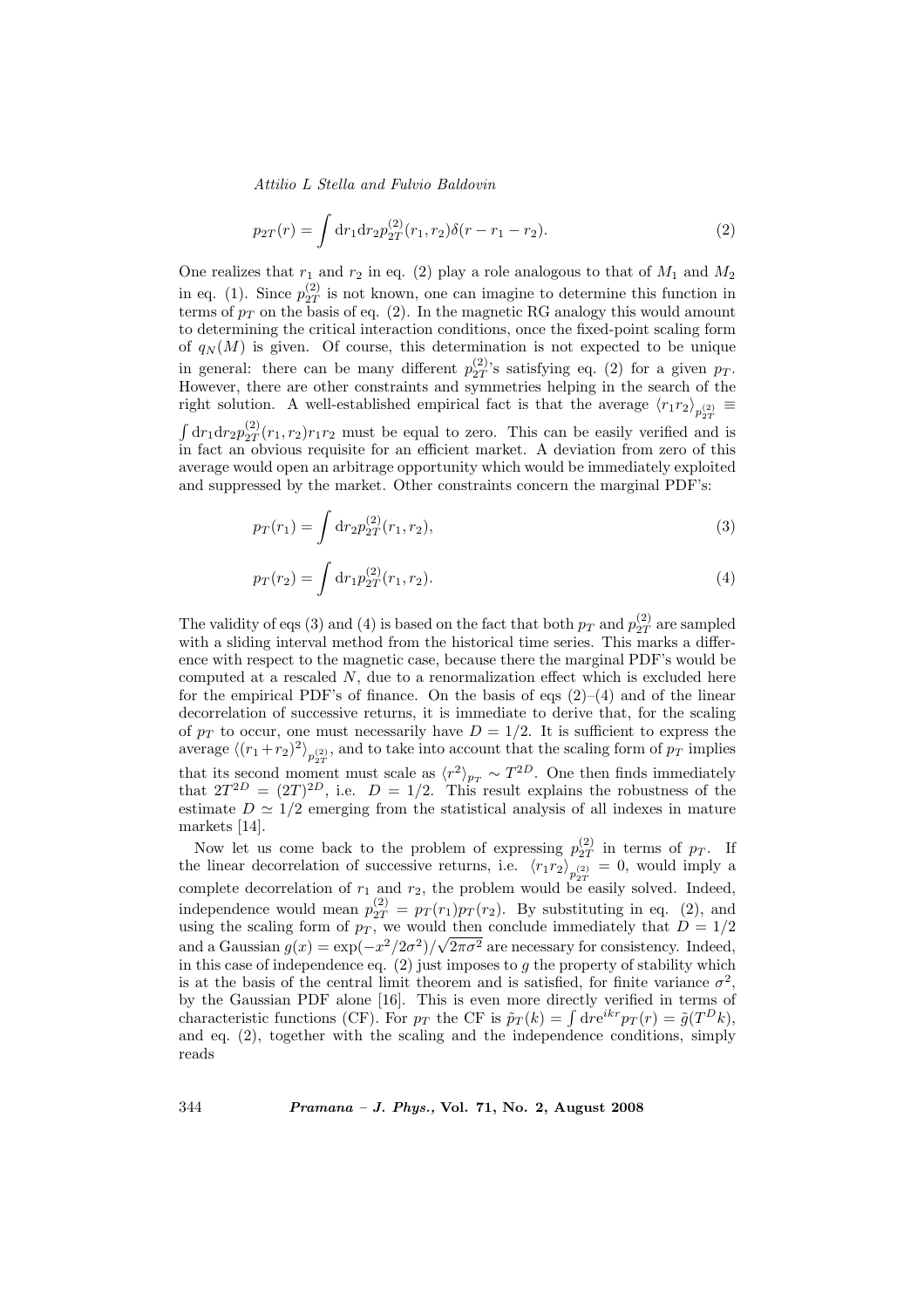

Figure 2. (a) Log-log plot of the empirical volatility autocorrelation at time separation  $\tau$  (in days),  $c(\tau) \equiv \frac{\sum_{t=0}^{t_{\text{max}}} |r(t,1)||r(t+\tau,1)| - \sum_{t=0}^{t_{\text{max}}} |r(t,1)| \sum_{t=0}^{t_{\text{max}}} |r(t+\tau,1)|/t_{\text{max}}} {\sum_{t=0}^{t_{\text{max}}} |r(t,1)|^2 - [\sum_{t=0}^{t_{\text{max}}} |r(t,1)||^2/t_{\text{max}}},$  where  $t_{\text{max}} + \tau - 1$  is the total length of the time series. The data refer to the DJI index and  $t_{\text{max}} + \tau - 1$  is about 26,000 days. The continuous line has slope  $\simeq -0.2$ , the exponent of the power-law decay. In (b) the empirical data have been replaced by data from the simulation of one history.

$$
\tilde{g}((2T)^D k) = \tilde{g}(T^D k)\tilde{g}(T^D k),\tag{5}
$$

which has  $\tilde{g} = \exp(-\sigma^2 k^2/2)$  as solution for  $D = 1/2$ . We know, however, that the linear decorrelation of returns is not implying independence: for example, the socalled effect of volatility clustering leads to  $\langle r_1^2 r_2^2 \rangle \neq \langle r_1^2 \rangle \langle r_2^2 \rangle$  for our two successive returns. Likewise, a well-established fact is that the absolute value of daily returns shows a strong positive autocorrelation function also at a distance of months [5–7]. This autocorrelation function decays as a power of the time interval  $\tau$  separating the two days (see figure 2a).

Indicating by  $\tilde{p}_{2T}^{(2)}$  $\binom{2}{2T}(k_1, k_2)$  the CF of the joint PDF  $p_{2T}^{(2)}$  $_{2T}^{(2)}$ , eqs  $(2)-(4)$  read:

$$
\tilde{p}_{2T}^{(2)}(k,k) = \tilde{g}(\sqrt{2T}k),\tag{6}
$$

$$
\tilde{p}_{2T}^{(2)}(k,0) = \tilde{g}(\sqrt{T}k),\tag{7}
$$

$$
\tilde{p}_{2T}^{(2)}(0,k) = \tilde{g}(\sqrt{T}k),\tag{8}
$$

where  $D = 1/2$  has been already substituted. It is then immediate to realize that a possible solution is simply

$$
\tilde{p}_{2T}^{(2)}(k_1, k_2) = \tilde{g}\left(\sqrt{Tk_1^2 + Tk_2^2}\right),\tag{9}
$$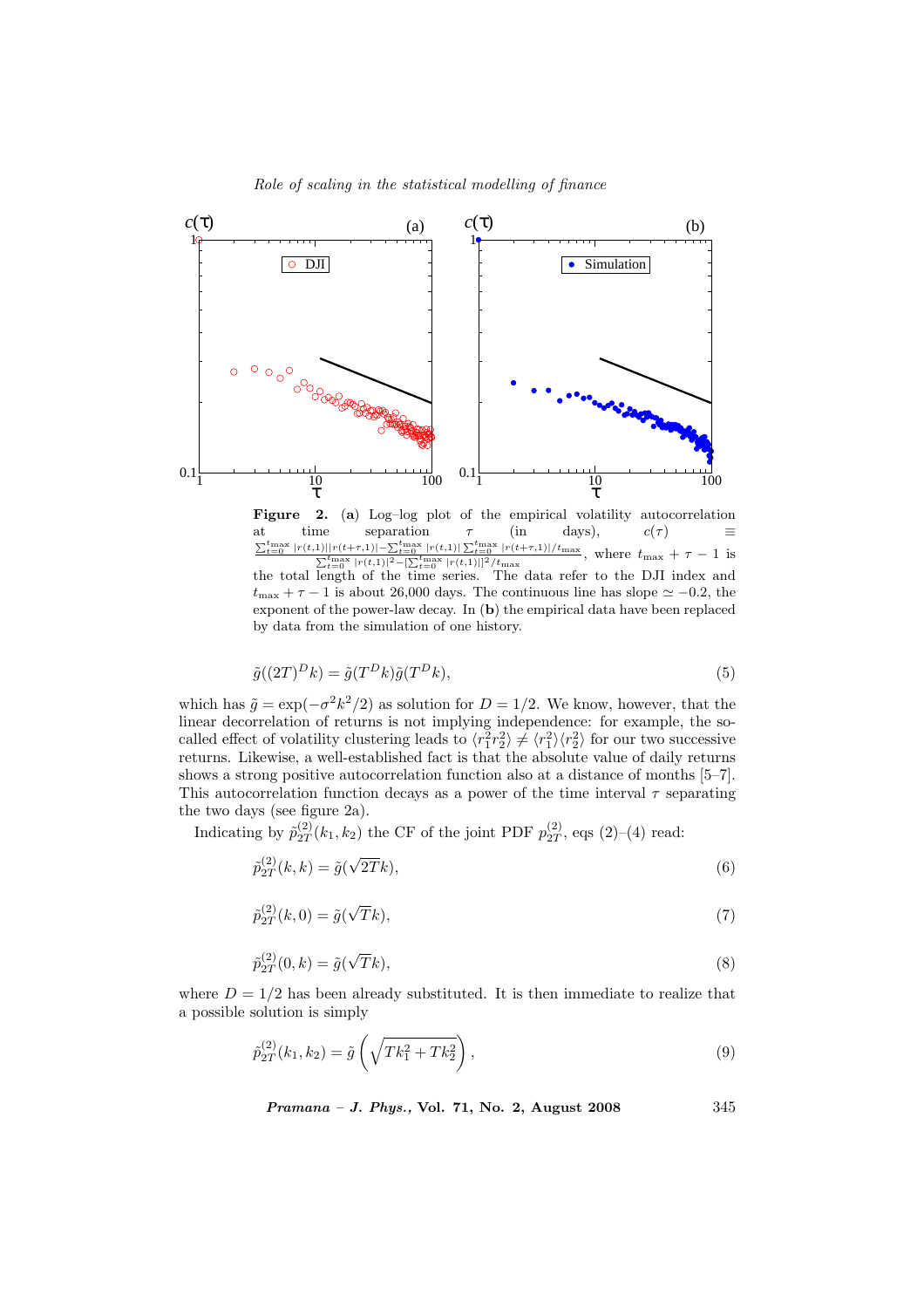

**Figure 3.** Symbols are the empirical conditional PDF,  $p_{2T}(r_2||r_1|)$ , of a return  $r_2$  following  $r_1$  with  $|r_1| = 0.02$ . The continuous curves are obtained on the basis of eq. (9), when  $\tilde{g}$  results from the fit in figure 1.

provided such a  $\tilde{p}_{2T}^{(2)}$  $\frac{1}{2T}$  is a characteristic function, i.e. its inverse-transform is a PDF in  $(r_1, r_2)$ . This is not of course the case for any  $\tilde{g}$ , but one can show that there is a large class of CF's satisfying this requisite, as can be checked by numerics [4], or established on the basis of rigorous theorems [17]. The solution in eq. (9) is of course not the unique possibility. However, it is strongly suggested, in the first place, by the good consistency it demonstrates with the statistical data. When sampled over the whole history of the DJI index from 1900 to 2005, the histograms of the empirical conditional PDF's of a return  $r<sub>2</sub>$  once a previous return of modulus  $|r_1|$  has been realized, are very well-reproduced by the analytical prediction based on eq. (9) (figure 3). The analytical expression for  $\tilde{p}_{2T}^{(2)}$  $_{2T}^{(2)}$ , and thus of  $p_{2T}(r_2||r_1|)$ , is here obtained on the basis of a particular form of  $\tilde{g}$  [18], whose parameters have been fixed by a preliminary fit of  $g$  as illustrated in figure 1. In figure 3 we show the conditional PDF for a given  $|r_1|$  at different values of T.

A further reason in favour of our solution is the fact that the recipe in eq. (9) which constructs  $\tilde{p}_{2T}^{(2)}$  $\frac{1}{2T}$  through replacement of single argument dependence of  $\tilde{g}$  by a spherically symmetric dependence in  $(k_1, k_2)$ , can be regarded as a rule of algebraic multiplication of  $\tilde{g}(k_1)$  by  $\tilde{g}(k_2)$ . This type of multiplication, which is straightforwardly generalized to more than two factors, is commutative and associative, has as neutral element  $\tilde{g}(0) = 1$ , and, most important, can be put at the basis of an extension of the central limit theorem for sums of strongly correlated variables [13]. In this perspective eq. (9) can be put in a form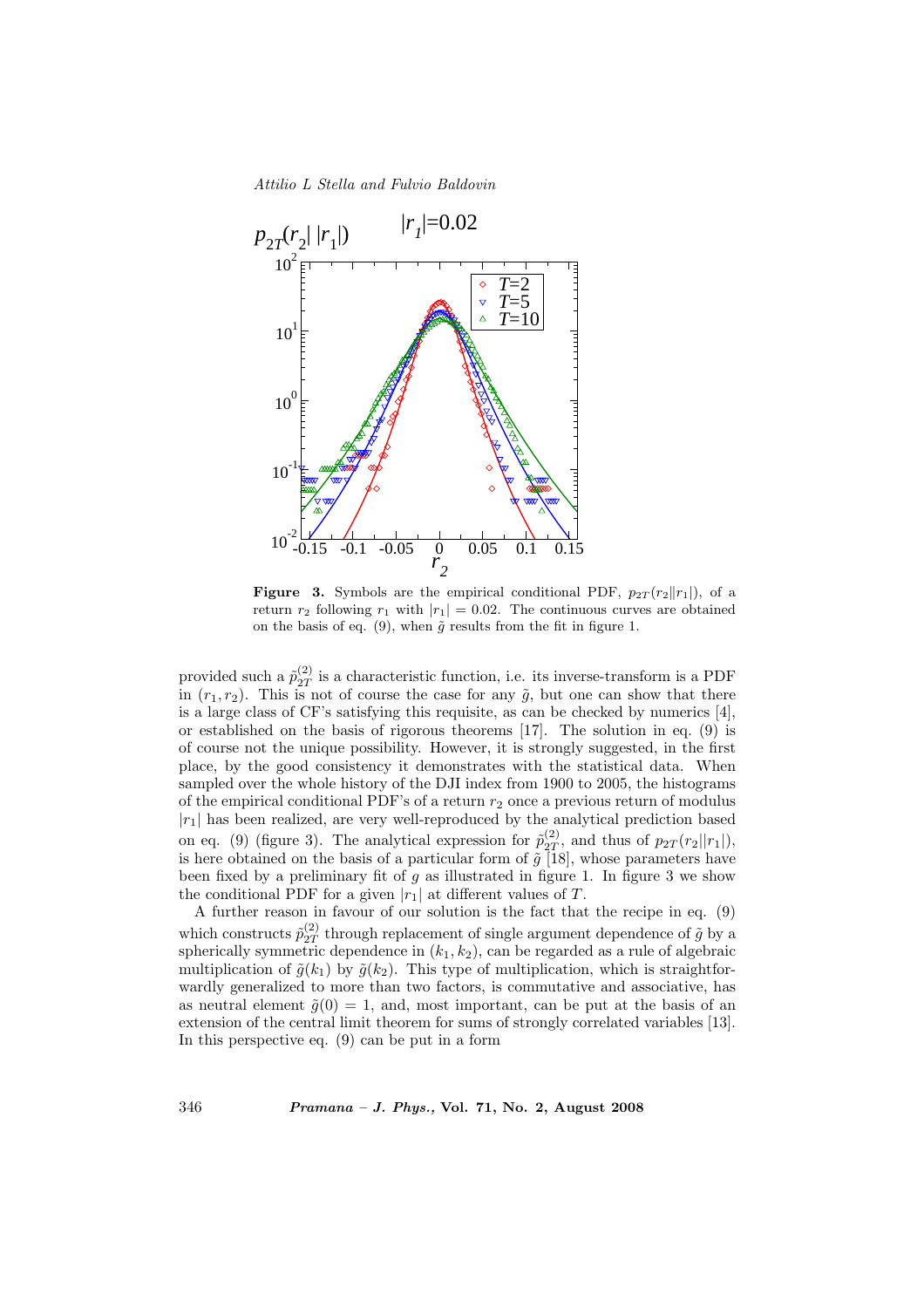Role of scaling in the statistical modelling of finance

$$
\tilde{p}_{2T}^{(2)}(k_1, k_2) = \tilde{g}(\sqrt{T}k_1) \otimes \tilde{g}(\sqrt{T}k_2),\tag{10}
$$

where the symbol ⊗ represents the non-standard multiplication [13]. The ⊗ multiplication reduces to the standard one for Gaussian  $g$ 's [4,13], and in this case eq. (10) gives  $\tilde{p}_{2T}^{(2)}$  $\frac{27}{2T}(k_1,k_2)=\tilde{g}($ √  $Tk_1) \tilde{g}($ √  $Tk_2$ ), consistently with eq. (5).

## 3. Non-stationary stochastic model of index evolution

We already mentioned that the above solution in eq. (9) can be generalized to the case of more than two successive intervals. Indeed, through our recipes we can construct a joint PDF for many returns. If, for example, we consider the CF corresponding to the joint PDF of *n* successive daily returns,  $p_{n1}^{(n)}$ , this will be simply given by

$$
\tilde{p}_{n1}^{(n)}(k_1, k_2, \dots, k_n) = \tilde{g}(k_1) \otimes \tilde{g}(k_2) \otimes \dots \otimes \tilde{g}(k_n)
$$
\n(11)

$$
= \tilde{g}(\sqrt{k_1^2 + k_2^2 + \dots + k_n^2}).\tag{12}
$$

The joint PDF's for various  $n$  define a non-Markovian, self-similar stochastic process thanks to the algebraic properties of the  $\otimes$  multiplication. It would be tempting to regard this process as the one which directly generated the history of the index to which  $\tilde{q}$  pertains. Indeed, a nice property one can deduce for it is that for such a process returns would be stationary. So, the ensemble PDF for returns in the process could be directly sampled by the sliding interval procedure yielding the empirical  $p_T$ . Another nice property is that the process would be a martingale [19], i.e. the conditional expectation of the future return is always zero, independent of the conditioning history. This is embodied in the construction of  $\tilde{p}_{n1}^{(n)}$ , which are even in their dependence on each of the  $k_i$ 's. However, there are clear indications that this simple scenario would be oversimplified, and that PDF's like  $p_{n1}^{(n)}$  cannot directly describe the postulated stochastic process potentially able to generate a whole ensemble of alternative histories.

These are two reasons why such a process with stationary increments would not be acceptable. In the first place, for such a process, the autocorrelation function of the absolute value of daily returns would not decrease with time, but rather be a constant, in disagreement with the empirical observation of a power-law decay (figure 2a) [5]. Furthermore, one has to consider that the construction of  $p_{n1}^{(n)}$ assumes a strict simple-scaling form for  $p_T$ . We know that this simple-scaling is well obeyed by this PDF only if we restrict ourselves to consider its lowest moments, i.e.  $\langle |r|^q \rangle_{p_T}$  with  $q \lesssim 3$ , like we did in our argument leading to  $D = 1/2$ . In fact, multiscaling-like effects are observed in the scaling of higher moments [4,14]. These effects mean that the qth moment of  $p_T$  scales as  $T^{D(q)}$ , with  $D(q) < q/2$  for  $q \gtrsim 3$ , and would not be taken into account by the stochastic model.

A way out of the above difficulties is found if one considers that the very assumption of stationary increments for the process underlying index evolution is, a *priori*, not justified. Stationarity is often assumed on the basis of the fact that  $p_T$ is stationary by construction. However, there is no compelling reason to do this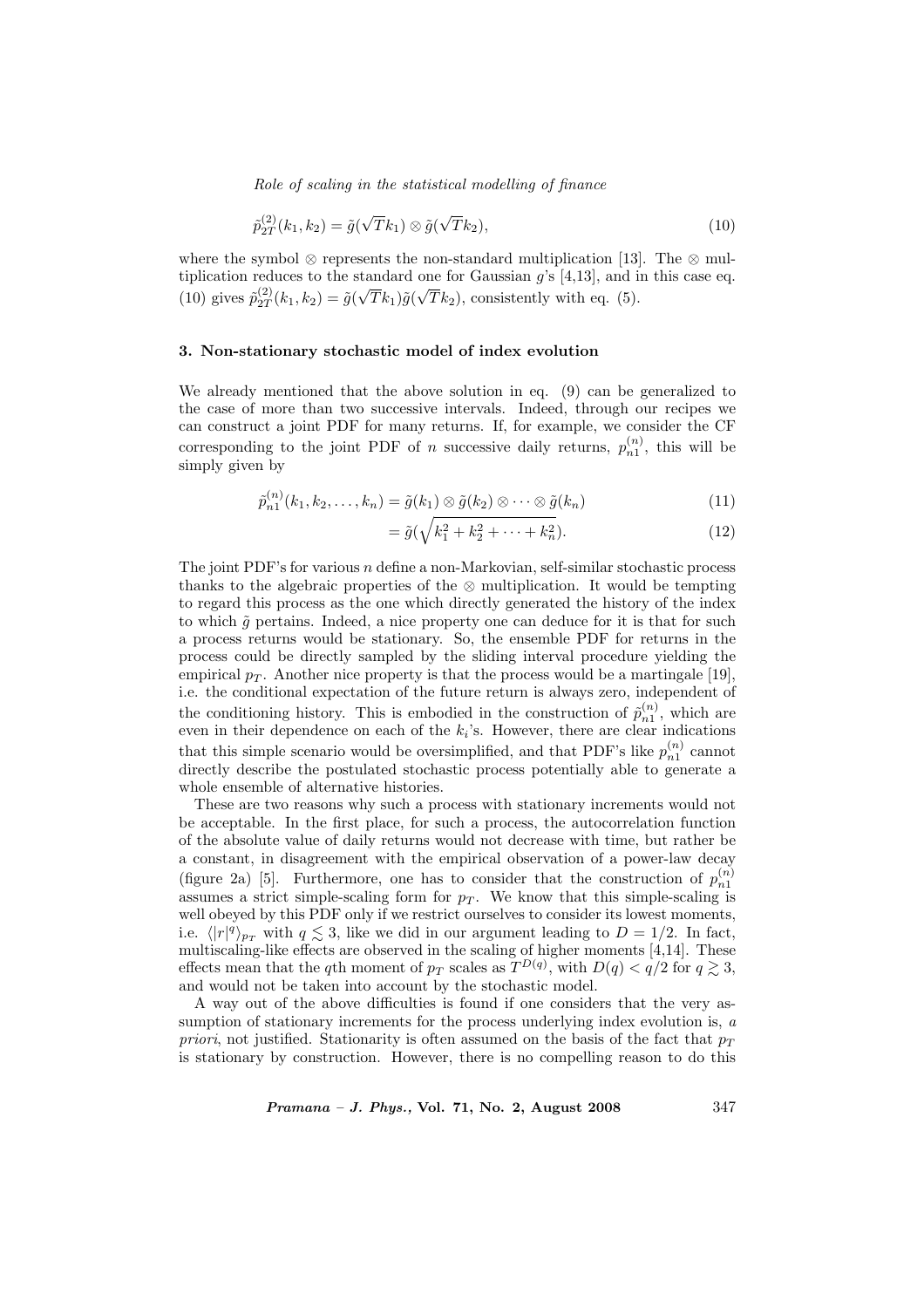and to identify  $p_T$  with the PDF of the returns of the underlying process. The recent literature even reports indications that the stochastic processes driving exchange rates could be characterized by time-inhomogeneities in the returns [20]. Within our scheme it is easy to embody the possibility of non-stationary returns in the ensemble generating the process. The key is found going back to our arguments leading to the conclusion that  $D = 1/2$  for the empirical  $p_T$ . For the postulated non-stationary process driving the index, the ensemble PDF for returns like  $r_{t,T}$  should be a function of both t and T, which we indicate here by  $P_{t,T}(r)$ . Likewise, the joint PDF of the process corresponding to  $p_{2T}^{(2)}$  $_{2T}^{(2)}$  can be indicated by  $P_{t-27}^{(2)}$  $t_{t,2T}^{(2)}(r_1,r_2)$ . Let us now consider the equations applying to these ensemble PDF's and corresponding to eqs (3) and (4) for the empirical PDF's. With  $t = 0$  for simplicity, one gets

$$
P_{0,T}(r_1) = \int \mathrm{d}r_2 P_{0,2T}^{(2)}(r_1, r_2),\tag{13}
$$

$$
P_{T,T}(r_2) = \int \mathrm{d}r_1 P_{0,2T}^{(2)}(r_1, r_2). \tag{14}
$$

Equation (2) is simply rewritten as

$$
P_{0,2T}(r) = \int dr_1 dr_2 P_{0,2T}^{(2)}(r_1, r_2) \delta(r - r_1 - r_2).
$$
 (15)

Suppose further that a simple-scaling form is valid for  $P_{0,T}$ , i.e.

$$
P_{0,T} = \frac{1}{T^{D_e}} g_e \left(\frac{r}{T^{D_e}}\right),\tag{16}
$$

with an ensemble scaling function  $g_e$  and an ensemble dimension  $D_e$ . Consider now the ensemble average  $\langle (r_1 + r_2)^2 \rangle_{P_{0,2T}^{(2)}}$  in the light of eqs (13)–(16) and of  $\langle r_1 r_2 \rangle_{P_{0,2T}^{(2)}} = 0$ . If we want to recast the r.h.s. of eq. (14) in the form of  $P_{0,T'}$ , we realize that we must put  $T' = aT$ , with  $a = (2^{2D_e}-1)^{1/2D_e}$ , in order to be consistent with the scaling assumed for  $P_{0,T}$ . If  $D_e \neq 1/2$ , there is an inhomogeneity in the process, measured by this rescaling a, which reveals an asymmetry between the first and the second T-interval considered. In other words,  $a \neq 1$  signals a preferential direction of time: the evolution of the index in the second interval occurs with width rescaled with respect to that of the previous one. This effect is consistent with causality and the rescaling  $T' = aT$  is analogous to the rescaling of the block size N which one would have when constructing marginal PDF's for  $M_1$  or  $M_2$ in the magnetic RG. Of course, in that case, there would not be causality, and the rescaling would apply symmetrically to both PDF's as a consequence of the correlations.

This argument already shows that our formalism leaves room for the construction of stochastic processes which are more general than the one introduced in eqs (11) and (12). One has to follow steps similar to those which led us to construct the solution for  $\tilde{p}_{2T}^{(2)}$  $\frac{1}{2T}$  in terms of  $\tilde{g}$ , taking into account the presence of  $a \neq 1$ . For the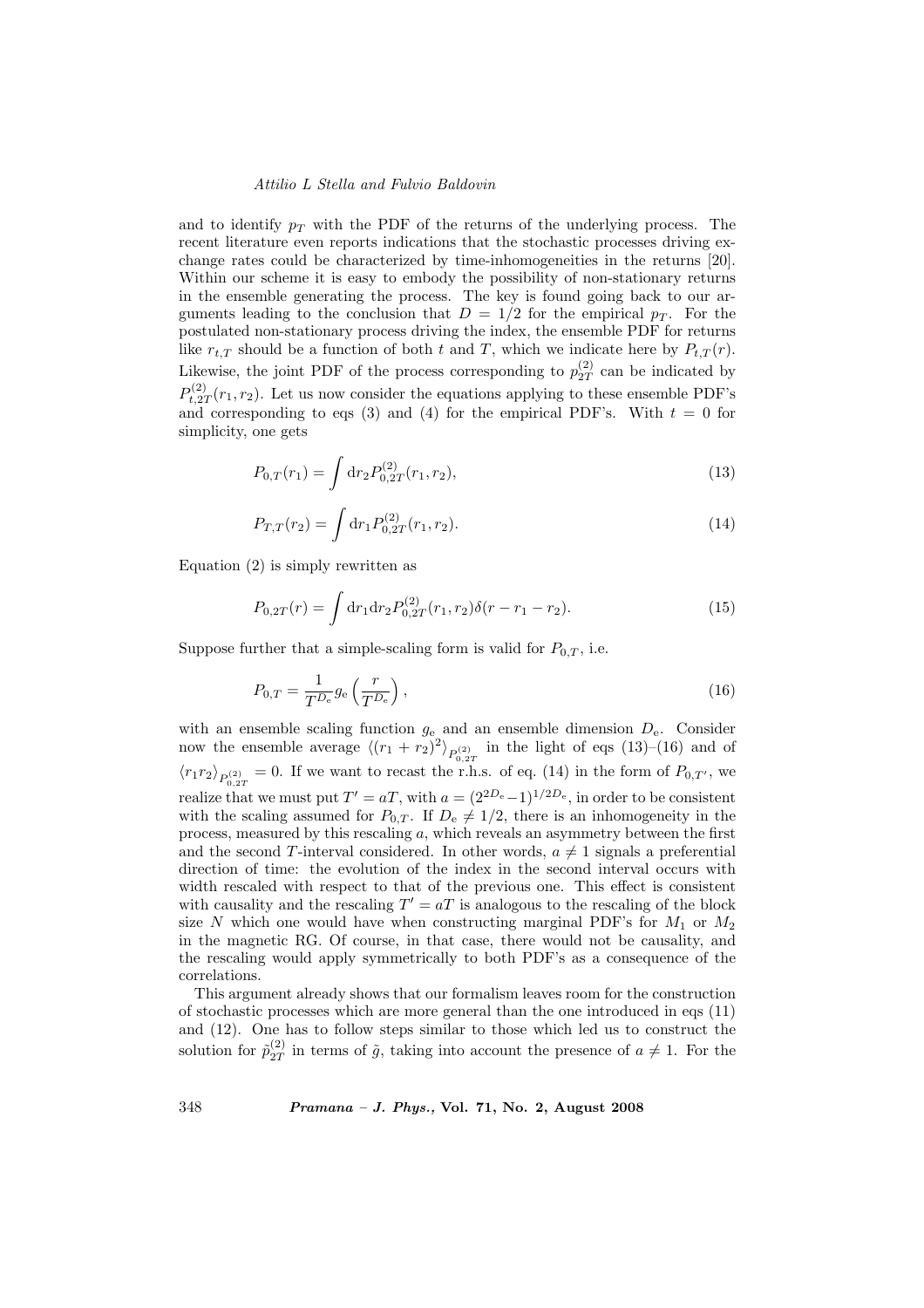Role of scaling in the statistical modelling of finance



**Figure 4.** Effective dimension  $D_{\text{eff}}$  for  $1 \leq T \leq 40$  deduced from eq. (18). This  $D_{\text{eff}}$  is obtained from the behaviour of the moments of  $P_{t,T}$  as a function of  ${\cal T}$  in this range.

CF of  $P_{0,2}^{(2)}$  $\tilde{p}_{0,2T}^{(2)}$ , for example, we get now  $\tilde{P}_{0,2T}^{(2)}$  $\tilde{g}_{0,2T}^{(2)}(k_1,k_2) = \tilde{g}_{e}$ ¡  $T^{D_e}$  $(k_1)$  $\otimes \tilde{g}_{\rm e}$ ¡  $(aT)^{D_e}k_2$ . Similarly, for a sequence of  $n$  daily returns, we can write

$$
\tilde{P}_{0,n1}^{(n)}(k_1,k_2,\ldots,k_n) = \tilde{g}_e\left(a_1^{De}k_1\right) \otimes \tilde{g}_e\left(a_2^{De}k_2\right) \otimes \cdots \otimes g_e\left(a_n^{De}k_n\right),\tag{17}
$$

where  $a_i \equiv [i^{2D_e} - (i-1)^{2D_e}]^{1/2D_e}; i = 1, 2, ..., n$ . These last CF's again fully characterize a stochastic process, which is now non-stationary. The process is consistent with the simple-scaling of  $P_{0,T}$ , but now  $P_{t,T}$  satisfies a more general, inhomogeneous form of scaling:

$$
P_{t,T}(r) = \frac{1}{\sqrt{(t+T)^{2D_e} - t^{2D_e}}} g_e\left(\frac{r}{\sqrt{(t+T)^{2D_e} - t^{2D_e}}}\right).
$$
 (18)

On the basis of this last equation, one can try to analyse how the effective scaling dimension for  $T$  of the order of the month varies as a function of  $t$ . This is illustrated in figure 4 for a value of  $D_e = 0.24$ , which, as discussed below, is directly relevant for the application to the DJI index. One sees that, after a rather fast increase at short t, this effective dimension  $D_{\text{eff}}$  approaches the value 1/2, which is the asymptotic limit. Thus, if one would sample with sliding interval method a return PDF  $p_T$  along a sufficiently long single history of the process consistent with eq. (18), this PDF would show a scaling with  $D \simeq 1/2$  for T of the order of the month. At the same time, the initial deviation from 1/2 of the effective dimension shown in figure 4 suggests that this  $p_T$  could manifest multiscaling-like features.

The problem arises now of postulating some concrete mechanisms through which inhomogeneity can act in generating an index history. It is natural to assume that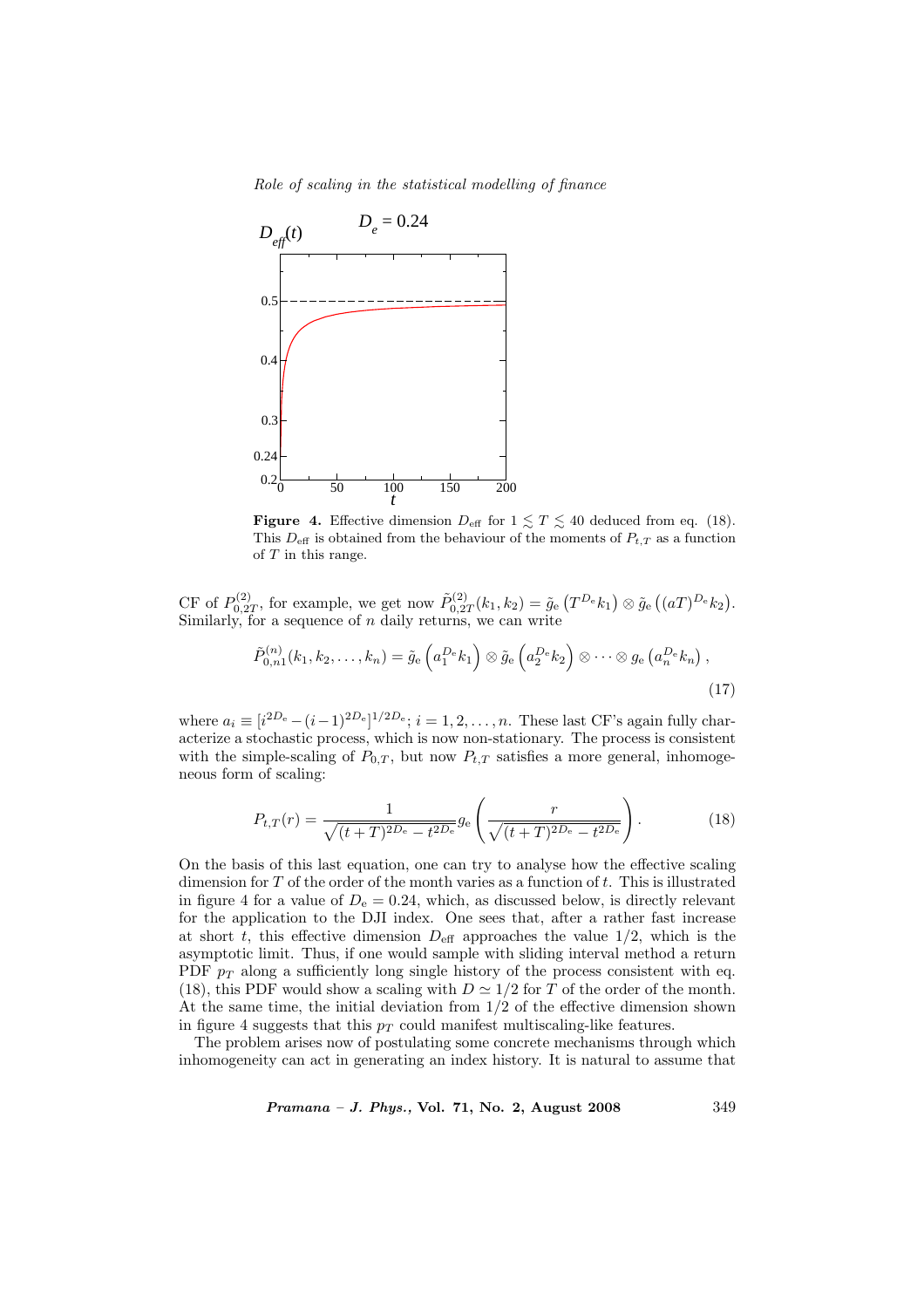the inhomogeneity crosses over to homogeneity when t exceeds some cut-off  $t_c$ . This cut-off time could be of the order of the autocorrelation time of volatility, i.e. several hundreds of days. Of course,  $t_c$  should be regarded as a statistical average of the duration of many random intervals within which the process is described by a  $P_{0,n_1}^{(n)}$  corresponding to eq. (17). At the junctions between these intervals, which can be imagined to coincide with relevant external events influencing the market, one could assume that the progression of the coefficients  $a_i$  is suddenly interrupted and restarted, either from the beginning  $(a_{i+1} = a_1)$ , or from a randomly chosen stage  $(a_{i+1} = a_k, \text{ with } k \neq 1).$ 

# 4. Simulation of the model and results for the DJI index

The knowledge of  $P_{n1}^{(n)}$  allows to implement an autoregressive strategy for the simulation of the process. Autoregressive methods are used extensively in finance, e.g. for the implementation of ARCH or GARCH processes [21,22]. Suppose we consider  $P_{n1}^{(n)}$ , with, e.g.,  $n = 100$ . If we give as input the first 99 returns, the joint PDF can be used in order to define the conditional PDF of the return in the hundredth day. Once this return is extracted consistently, one can use the returns from the second to the hundredth day included in order to extract in a similar way the return of the 101th day, and so on. Without entering into the details of how this is practically implemented [4], here we just review the results one can obtain.

By expressing  $P_{n1}^{(n)}$  in terms of  $\tilde{g}_e$ , whose expansion around  $k = 0$  is directly linked to that of the empirical  $\tilde{g}$  [4], we generate single histories supposed to imitate the one at our disposal with over one century of DJI index daily closures. In all cases we fix  $t_0 = 500$  on average for the inhomogeneity updating and  $n = 100$  for the autoregressive scheme. Once a single history is generated, we act on it, by sliding interval sampling techniques, exactly in the same way one does on the true historical series. Upon varying  $D_e$ , which is the crucial parameter in the simulation, we search for the most realistic behaviour of the empirical volatility autocorrelation function in the range from few to about hundred days. Remarkably enough, for  $D_e < 1/2$ the obtained autocorrelation functions behave as decaying power laws in this range, and the exponent becomes very close to the empirical one ( $\beta \simeq 0.2$ ) for  $D_e \simeq 0.24$ (see figure 2b and [4]). At the same time, we can try to optimize  $D_e$  by requesting a realistic agreement between the multiscaling features of the simulated  $p_T$  and those of the empirical one. It is remarkable that the optimal  $D_e$  according to this second criterion is very close again to 0.24 [4]. This is a further indication that the model is coherent and catches the essential statistical features of a long index history.

A very important test for the proposed model concerns the scaling of the empirical  $p_T$  itself. A crucial limitation of simulation methods like ARCH and GARCH is that they generate histories for which it is not guaranteed that the sampled  $p_T$  satisfies scaling. This is in fact regarded as a major open problem of these approaches [7]. In figure 5 we report the scaling collapse of  $p_T$  as obtained by one of the histories generated by our simulation. The collapse is clearly of the same quality as that reported in figure 1; moreover, the scaling function and the exponent emerging from the collapse are very consistent with those valid for the historical data.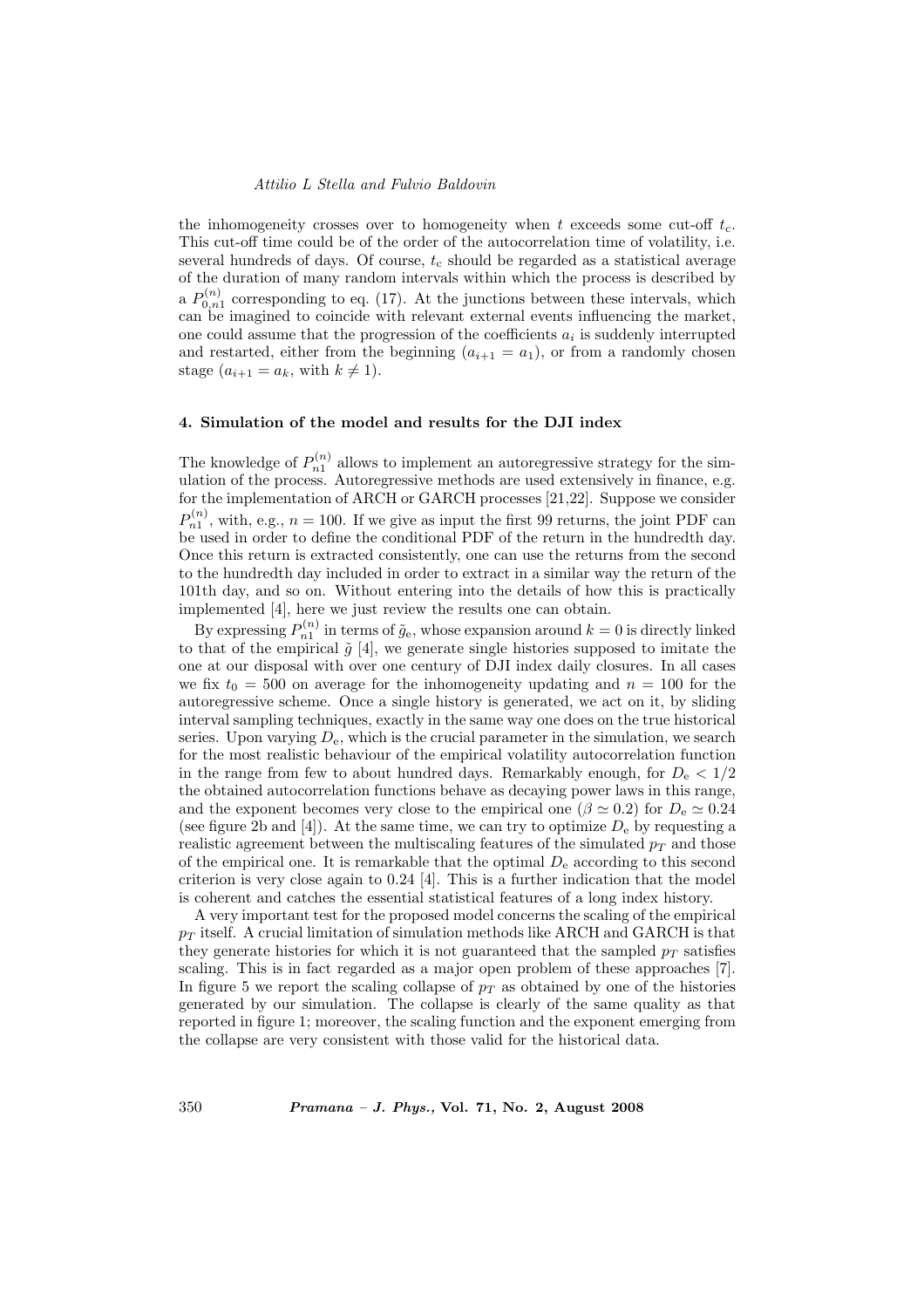Role of scaling in the statistical modelling of finance



Figure 5. Scaling collapse of  $p_T$  sampled from a single simulated history.

The general agreement between the stylized features of the simulated histories and those of the true history [4], suggest that our model based on inhomogeneous scaling and market efficiency catches the robust features of the stochastic component of index evolution.

## 5. Conclusions

The results reviewed in this report show the importance of scaling in building up a model of stochastic index evolution in finance. In the construction of the model this symmetry enters as a very crucial tool, in the sense that, combined with other constraints, it leads to fix very plausible and consistent rules of probabilistic evolution. In view of the success of the model, the skepticism on the practical relevance of scaling mentioned in the introduction, should be attenuated. A crucial factor which helps in converting scaling into a powerful predictive tool here, is that we regard it in a perspective which has roots in the RG approach to criticality. This allows even to establish novel paradigms, like the one represented by the inhomogeneous scaling in eq. (18). More generally, the strategy followed here tries to profit from the lessons learned since decades of work in complex systems. As clearly stated in ref. [23], the issue of financial market modelling should be addressed by first trying to focus on the universal phenomenological features, and on the basic symmetries, rather than privileging analytical tractability.

We believe that the approach presented here could have more general applicability. There are many natural phenomena characterized by anomalous scaling, for